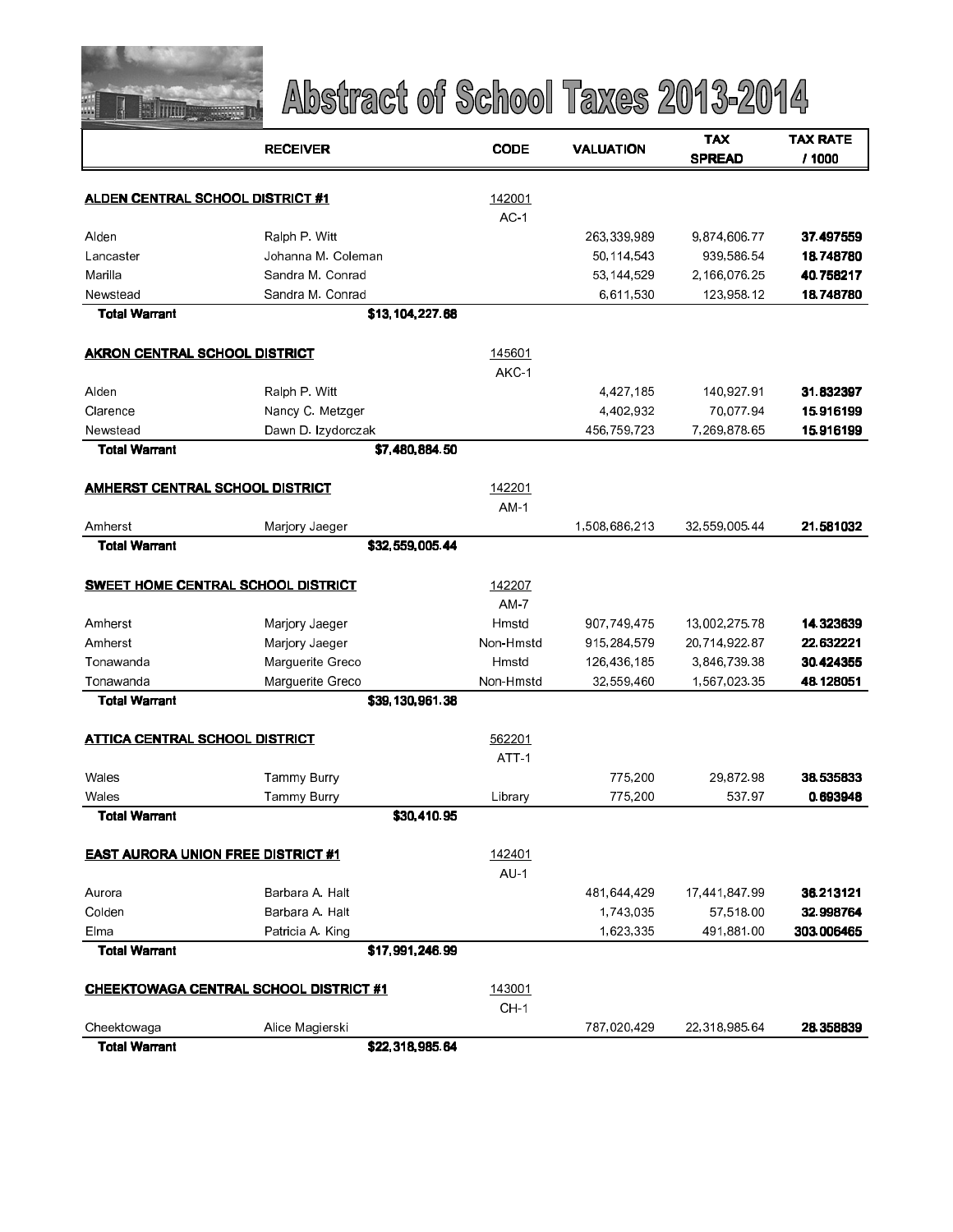

|                                         | <b>RECEIVER</b>                                  | <b>CODE</b>               | <b>VALUATION</b>              | TAX                            | TAX RATE               |
|-----------------------------------------|--------------------------------------------------|---------------------------|-------------------------------|--------------------------------|------------------------|
|                                         |                                                  |                           |                               | <b>SPREAD</b>                  | / 1000                 |
|                                         | <b>UNION FREE SCHOOL DISTRICT #2 (MARYVALE)</b>  | 143002                    |                               |                                |                        |
|                                         |                                                  | $CH-2$                    |                               |                                |                        |
| Cheektowaga                             | Alice Magierski                                  |                           | 630,268,476                   | 19,021,733.91                  | 30.180367              |
| <b>Total Warrant</b>                    | \$19,021,733.91                                  |                           |                               |                                |                        |
|                                         | <b>UNION FREE SCHOOL DISTRICT #3 (CLEV-HILL)</b> | 143003                    |                               |                                |                        |
|                                         |                                                  | $CH-3$                    |                               |                                |                        |
| Cheektowaga                             | Alice Magierski                                  |                           | 266,266,929                   | 12,189,370.10                  | 45.778761              |
| <b>Total Warrant</b>                    | \$12,189,370.10                                  |                           |                               |                                |                        |
|                                         |                                                  |                           |                               |                                |                        |
|                                         | UNION FREE SCHOOL DISTRICT #9 (SLOAN)            | 143009<br>CH <sub>9</sub> |                               |                                |                        |
| Cheektowaga                             | Alice Magierski                                  |                           | 261, 194, 328                 | 13,775,346.55                  | 52.739838              |
| West Seneca                             | Jacqueline A. Felser                             |                           | 15,074,428                    | 1,107,266.41                   | 73.453295              |
| <b>Total Warrant</b>                    | \$14,882,612.96                                  |                           |                               |                                |                        |
|                                         |                                                  |                           |                               |                                |                        |
| <b>CLARENCE CENTRAL SCHOOL DISTRICT</b> |                                                  | 143201                    |                               |                                |                        |
|                                         |                                                  | CLC-1                     |                               |                                |                        |
| Amherst<br>Clarence                     | Marjory Jaeger                                   |                           | 93,572,964                    | 1,367,075.83                   | 14.609731              |
| Lancaster                               | Nancy C. Metzger<br>Johanna M. Coleman           |                           | 2,559,768,496<br>55, 524, 863 | 37, 397, 836. 32<br>811,225.24 | 14.609851<br>14.610126 |
| Newstead                                | Dawn D. Izydorczak                               |                           | 107,133,812                   | 1,565,196.17                   | 14.609731              |
| <b>Total Warrant</b>                    | \$41,141,333.56                                  |                           |                               |                                |                        |
|                                         |                                                  |                           |                               |                                |                        |
| <b>SPRINGVILLE-GRIFFITH INSTITUTE</b>   |                                                  | 143801                    |                               |                                |                        |
|                                         |                                                  | CNC-1                     |                               |                                |                        |
| Aurora                                  | Barbara A. Halt                                  |                           | 673,903                       | 27,543.65                      | 40.871834              |
| Boston                                  | Nancy Slaght                                     |                           | 48,044,620                    | 813,237.78                     | 16.926719              |
| Colden                                  | Nancy Slaght                                     |                           | 75,902,752                    | 2,826,526.03                   | 37.238782              |
| Collins                                 | Nancy Slaght                                     |                           | 36 871 351                    | 996,564.33                     | 27.028148              |
| Concord                                 | Nancy Slaght                                     |                           | 234,160,920                   | 8,530,305.06                   | 36.429243              |
| Sardinia<br><b>Total Warrant</b>        | Nancy Slaght<br>\$13,934,190.62                  |                           | 25,171,360                    | 740,013.77                     | 29.399038              |
|                                         |                                                  |                           |                               |                                |                        |
| DEPEW UNION FREE SCHOOL                 |                                                  | 143007                    |                               |                                |                        |
|                                         |                                                  | <b>DUFC</b>               |                               |                                |                        |
| Cheektowaga                             | Alice Magierski                                  |                           | 340,071,243                   | 11,684,896.54                  | 34.360143              |
| Lancaster                               | Johanna M. Coleman                               |                           | 230,195,692                   | 4,903,919.37                   | 21.303263              |
| <b>Total Warrant</b>                    | \$16,588,815.91                                  |                           |                               |                                |                        |
| <b>EDEN CENTRAL SCHOOL DISTRICT #1</b>  |                                                  | 144001                    |                               |                                |                        |
|                                         |                                                  | $EC-1$                    |                               |                                |                        |
| Boston                                  | Mary Jo Hultquist                                |                           | 109,313,766                   | 2,106,197.63                   | 19.267451              |
| Concord                                 | Mary Jo Hultquist                                |                           | 5 461 363                     | 226,465.82                     | 41.466905              |
| Eden                                    | Mary Jo Hultquist                                |                           | 332,831,011                   | 9,619,207.96                   | 28.901177              |
| Evans                                   | Jonica B. DiMartino                              |                           | 47,198,188                    | 900,294.91                     | 19.074777              |
| North Collins                           | Mary Jo Hultquist                                |                           | 10,119,268                    | 193,022.78                     | 19.074777              |
| <b>Total Warrant</b>                    | \$13,045,189.10                                  |                           |                               |                                |                        |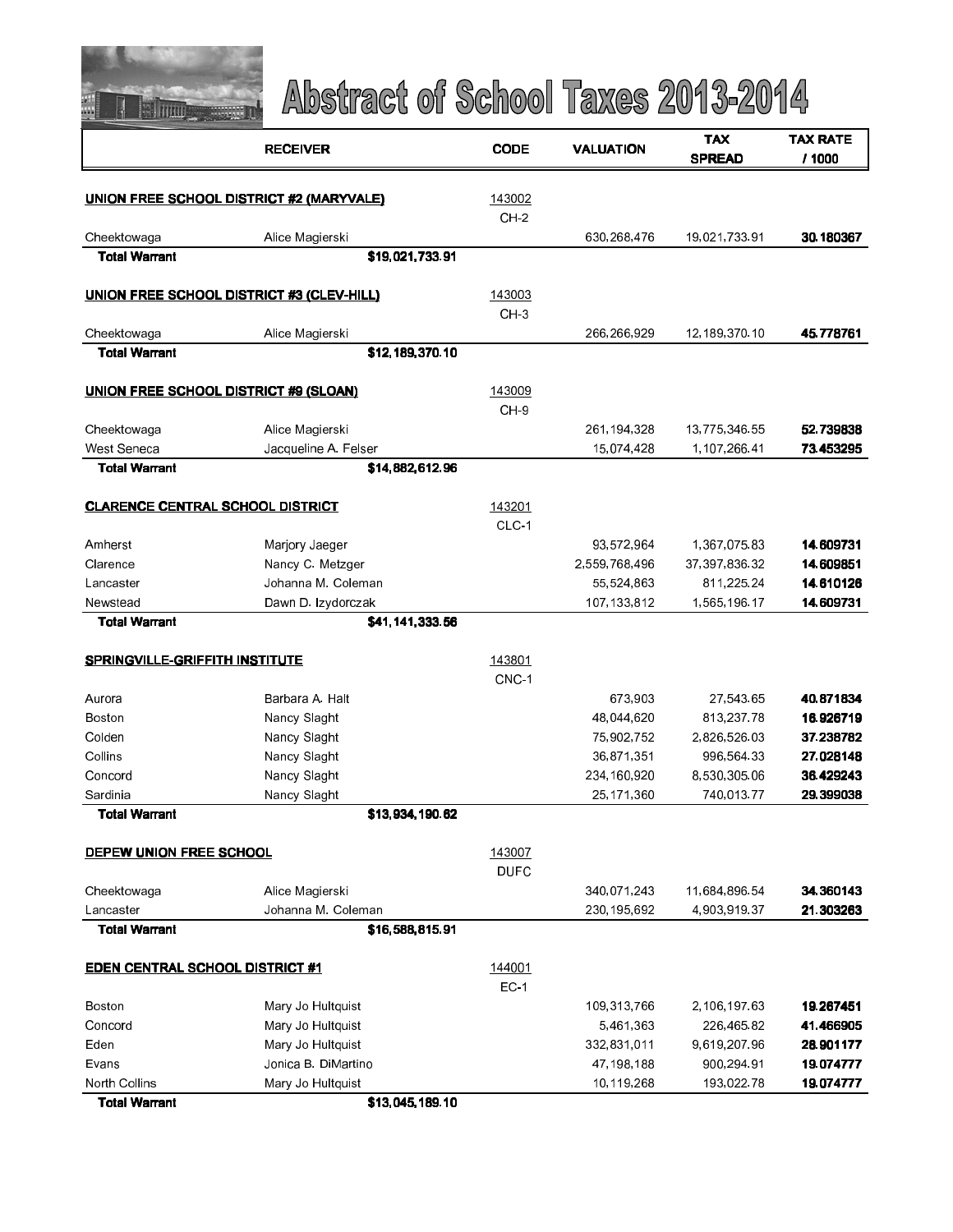

|                                            | <b>RECEIVER</b>                             | <b>CODE</b>    | <b>VALUATION</b> | <b>TAX</b>    | <b>TAX RATE</b> |
|--------------------------------------------|---------------------------------------------|----------------|------------------|---------------|-----------------|
|                                            |                                             |                |                  | <b>SPREAD</b> | / 1000          |
|                                            |                                             |                |                  |               |                 |
| <b>FRONTIER CENTRAL SCHOOL DISTRICT #4</b> |                                             | 144804<br>FR-4 |                  |               |                 |
| Eden                                       | Catherine A. Rybczynski                     |                | 986,354          | 21,823.80     | 22.125727       |
| Hamburg                                    | Catherine A. Rybczynski                     |                | 1,388,029,995    | 34,947,195.99 | 25.177551       |
| <b>Total Warrant</b>                       | \$34,969,019.79                             |                |                  |               |                 |
|                                            |                                             |                |                  |               |                 |
|                                            | <b>GRAND ISLAND CENTRAL SCHOOL DISTRICT</b> | 144601         |                  |               |                 |
|                                            |                                             | GIC-1          |                  |               |                 |
| Grand Island                               | Patricia A Frentzel                         |                | 1,569,420,428    | 30,044,923.47 | 19.143961       |
| <b>Total Warrant</b>                       | \$30,044,923.47                             |                |                  |               |                 |
|                                            |                                             |                |                  |               |                 |
| <b>GOWANDA CENTRAL SCHOOL DISTRICT</b>     |                                             | 047201         |                  |               |                 |
|                                            |                                             | GOC-1          |                  |               |                 |
| Collins                                    | <b>Community Bank</b>                       |                | 92,926,316       | 1,862,675.39  | 20.044649       |
| Collins                                    | <b>Community Bank</b>                       | Library        | 92,926,316       | 30,269.58     | 0.325737        |
| North Collins                              | <b>Community Bank</b>                       |                | 21,128           | 262.57        | 12.427683       |
| North Collins                              | <b>Community Bank</b>                       | Library        | 21,128           | 4 27          | 0.201957        |
| <b>Total Warrant</b>                       | \$1,893,211.81                              |                |                  |               |                 |
| <b>HAMBURG CENTRAL SCHOOL DISTRICT</b>     |                                             | 144801         |                  |               |                 |
|                                            |                                             | $HC-1$         |                  |               |                 |
| Boston                                     | Jennifer Mulé                               |                | 289,315,481      | 5,747,22744   | 19.864915       |
| Eden                                       | Jennifer Mulé                               |                | 6,006,343        | 178,973.24    | 29.797373       |
| Hamburg                                    | Catherine A. Rybczynski                     |                | 715,861,557      | 24,272,972.66 | 33.907356       |
| Orchard Park                               | Carol R. Hutton                             |                | 96,223,389       | 3,319,920.73  | 34.502222       |
| <b>Total Warrant</b>                       | \$33,519,094.07                             |                |                  |               |                 |
| <b>HOLLAND CENTRAL SCHOOL DISTRICT</b>     |                                             | 145001         |                  |               |                 |
|                                            |                                             | HDC-1          |                  |               |                 |
| Aurora                                     | Barbara A. Halt                             |                | 5,477,405        | 184,870.00    | 33.751385       |
| Colden                                     | June E. McArthur                            |                | 46,674,009       | 1,434,545.08  | 30.735416       |
| Concord                                    | June E. McArthur                            |                | 311,622          | 9,369.32      | 30.066289       |
| Holland                                    | June E. McArthur                            |                | 216,670,945      | 3,121,570.29  | 14.406963       |
| Sardinia                                   | June E. McArthur                            |                | 27,912,841       | 677,314.19    | 24.265326       |
| Wales                                      | June E. McArthur                            |                | 29,589,558       | 930,086.74    | 31.432938       |
| <b>Total Warrant</b>                       | \$6,357,755.62                              |                |                  |               |                 |
|                                            |                                             |                |                  |               |                 |
| <b>IROQUOIS CENTRAL SCHOOL DISTRICT #1</b> |                                             | 144201         |                  |               |                 |
|                                            |                                             | IRC-1          |                  |               |                 |
| Aurora                                     | Barbara A. Halt                             |                | 19,596,272       | 781,163.92    | 39.862884       |
| Elma                                       | Patricia A. King                            |                | 51,984,678       | 17,339,985.59 | 333.559546      |
| Lancaster                                  | Johanna M. Coleman                          |                | 10,872,208       | 177 679 41    | 16.342532       |
| Marilla                                    | Dawn Pearce                                 |                | 125,699,168      | 4,465,957.95  | 35.528938       |
| Wales<br><b>Total Warrant</b>              | Melinda Eaton<br>\$26,080,899.11            |                | 89,280,224       | 3,316,112.24  | 37.142741       |
|                                            |                                             |                |                  |               |                 |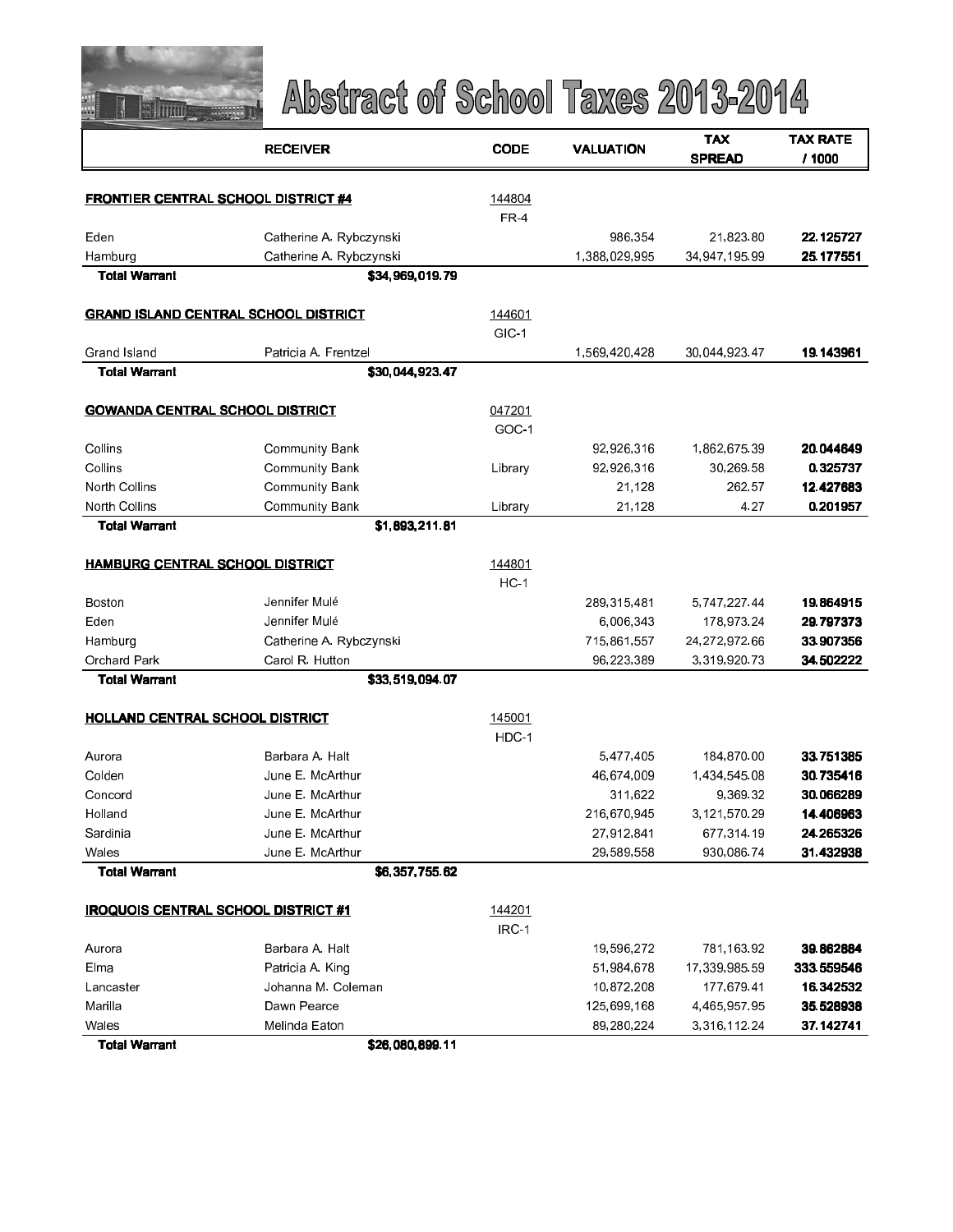

|                                       | <b>RECEIVER</b>                                 | <b>CODE</b>      | <b>VALUATION</b>           | <b>TAX</b><br><b>SPREAD</b> | <b>TAX RATE</b><br>/ 1000 |
|---------------------------------------|-------------------------------------------------|------------------|----------------------------|-----------------------------|---------------------------|
|                                       |                                                 |                  |                            |                             |                           |
|                                       | LANCASTER CENTRAL SCHOOL DISTRICT #1            | 145201           |                            |                             |                           |
|                                       |                                                 | LC <sub>1</sub>  |                            |                             |                           |
| Cheektowaga<br>Elma                   | Alice Magierski                                 |                  | 208, 297, 230              | 5,512,787.82                | 26.465968<br>334.870694   |
| Lancaster                             | Patricia A. King<br>Johanna M. Coleman          |                  | 691,924<br>2,466,170,438   | 231,705.07<br>40,466,759.38 | 16.408744                 |
| <b>Total Warrant</b>                  | \$46,211,252.27                                 |                  |                            |                             |                           |
|                                       |                                                 |                  |                            |                             |                           |
|                                       | LAKE SHORE CENTRAL EVANS-BRANT SCHOOLS          | 144401           |                            |                             |                           |
|                                       |                                                 | LSC <sub>1</sub> |                            |                             |                           |
| Brant                                 | Barbara Daniel                                  |                  | 96,158,044                 | 1,677,497.75                | 17.445215                 |
| Eden<br>Evans                         | Jonica B. DiMartino<br>Jonica B. DiMartino      |                  | 2,552,720<br>850, 351, 716 | 66,124.39<br>14,537,876.55  | 25.903501<br>17.096310    |
| <b>Total Warrant</b>                  | \$16,281,498.69                                 |                  |                            |                             |                           |
|                                       |                                                 |                  |                            |                             |                           |
|                                       | <b>NORTH COLLINS CENTRAL SCHOOL DISTRICT #1</b> | 145801           |                            |                             |                           |
|                                       |                                                 | NCC-1            |                            |                             |                           |
| Brant                                 | Lock Box                                        |                  | 27,610,999                 | 583,803.84                  | 21.143887                 |
| Collins                               | Lock Box                                        |                  | 8,037,529                  | 268,622.11                  | 33.420982                 |
| Concord                               | Lock Box                                        |                  | 14,136,672                 | 636,795.90                  | 45.045673                 |
| Eden                                  | Lock Box                                        |                  | 618,331                    | 19,412.79                   | 31.395466                 |
| Evans                                 | Jonica B. DiMartino                             |                  | 6,161,130                  | 127,664.83                  | 20.721009                 |
| North Collins                         | Lock Box                                        |                  | 163,491,916                | 3,387,71746                 | 20.721009                 |
| <b>Total Warrant</b>                  | \$5,024,016.93                                  |                  |                            |                             |                           |
| <b>ORCHARD PARK CENTRAL SCHOOL #1</b> |                                                 | 146001           |                            |                             |                           |
|                                       |                                                 | OPC-1            |                            |                             |                           |
| Aurora                                | Barbara A. Halt                                 |                  | 27,180,041                 | 1,209,447.16                | 44.497621                 |
| Boston                                | Jennifer Mulé                                   |                  | 106,694,186                | 1,966,193.32                | 18.428308                 |
| Elma                                  | Patricia A. King                                |                  | 1,248,069                  | 464,689.83                  | 372.327036                |
| Hamburg                               | Catherine A. Rybczynski                         |                  | 95,641,304                 | 3,008,417.78                | 31.455215                 |
| <b>Orchard Park</b>                   | Carol R. Hutton                                 |                  | 1,384,889,366              | 44, 326, 238.42             | 32.007061                 |
| West Seneca                           | Jacqueline A. Felser                            |                  | 93,655,116                 | 3,839,654.46                | 40.997808                 |
| Total Warrant                         | \$54,814,640.97                                 |                  |                            |                             |                           |
| PIONEER CENTRAL SCHOOL DISTRICT #1    |                                                 | 048401           |                            |                             |                           |
|                                       |                                                 | PC-1             |                            |                             |                           |
| Holland                               | Lock Box                                        |                  | 620,205                    | 7,781.74                    | 12 547042                 |
| Holland                               | Lock Box                                        | Library          | 620,205                    | 137.31                      | 0.221401                  |
| Sardinia                              | Lock Box                                        |                  | 73,402,953                 | 1,551,172.71                | 21.132293                 |
| Sardinia                              | Lock Box                                        | Library          | 73,402,953                 | 27,133.90                   | 0.369658                  |
| <b>Total Warrant</b>                  | \$1,586,225.66                                  |                  |                            |                             |                           |
|                                       | <b>SILVER CREEK CENTRAL SCHOOL DISTRICT #1</b>  | 064601           |                            |                             |                           |
|                                       |                                                 | SCC-1            |                            |                             |                           |
| Brant                                 |                                                 |                  | 218,020                    | 3,916.75                    | 17.965088                 |
| <b>Brant</b>                          |                                                 | Library          | 218,020                    | 68.32                       | 0.313336                  |
| <b>Total Warrant</b>                  | \$3,985.07                                      |                  |                            |                             |                           |